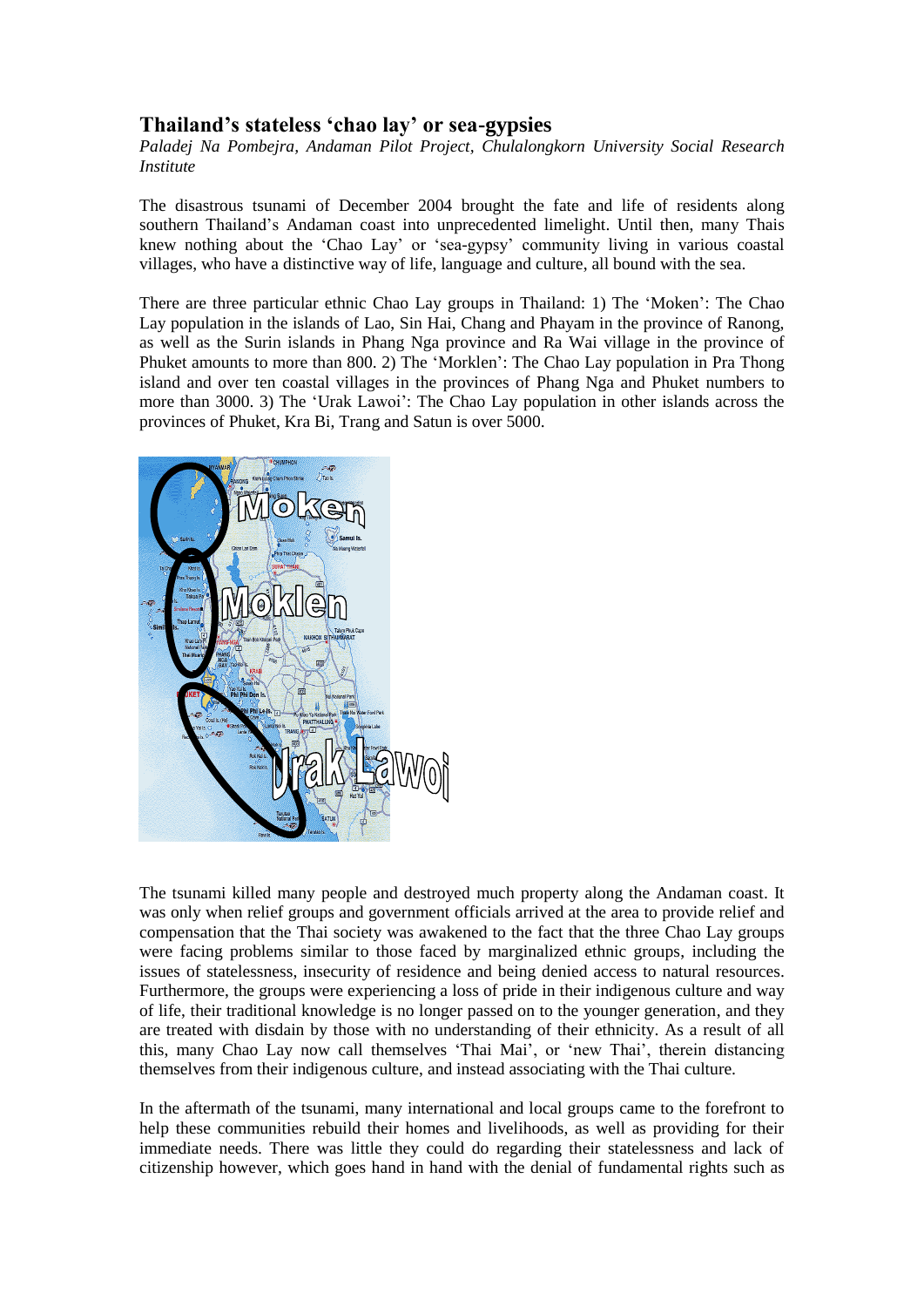the rights to food, work, housing and legal protection, and is therefore the most pressing problem faced by the Chao Lay. Unfortunately, there are also very few local groups working on this issue.

From data collected by the Andaman Pilot project in 2005, it was found that of the 800 or so Moken people in Thailand, only 94—residing in the Surin islands—have received National Identity Cards or were registered in resident organizations. **[photos 1-2]** More than 700 Moken living in Ranong province are still awaiting information regarding their status after taking part in a government census. In the past, the government policy has been to issue the Chao Lay with identification numbers beginning with a zero; this means that they are not entitled to the same rights under the law as other Thai citizens, including the right to medical services, the right to travel freely and the right to labour protection. Furthermore, it was common for those Moken without identity cards to be threatened and blackmailed for money by government officials.

As a result of their statelessness, Moken are forced to work in illegal and risky industries. Moken in the islands of Lao, Phayam and Sin Hai who do not have identity cards have no labour rights. Some of them were coerced by industrialists to catch fish, leeches and crocodiles in Burmese waters as well as near the Nicobar-Andaman islands using bombfishing, which is illegal and dangerous. A number of Moken individuals were killed and handicapped due to the practice of bomb-fishing. In May 2007, 19 Moken from the island of Lao were caught and charged with illegal smuggling of natural resources in the Nicobar-Andaman islands.

## **Attempts to address the problem**

Various attempts were made, especially after the tsunami, to address the problems faced by the Chao Lay communities. These attempts and the predicaments of the sea-gypsies were closely followed and reported by the media. A number of actors, including academic institutes, human right organizations and various foundations participated in the advocacy effort as well as shaping government policy.

The attempts to resolve the stateless/citizenship problem and provide fundamental civil rights to the Chao Lay included:

- $\triangleright$  In 2004, the Andaman Pilot Project of the Chulalongkorn University Social Research Institute (CUSRI) made unofficial cards to assist in people's identification, and to support medical treatment for the Moken in Surin islands. The Khuraburi district office also urged the local police to support the holders of the card. (The card expired on December 2007). The project also collaborated with the Khuraburi Hospital in setting up a fund to support the medical and travel expenses of Moken patients as well as the travel expenses of their accompanying relatives.
- $\triangleright$  In 2005, the Department of Provincial Administration officially began a survey of the Moken and providing a 13-digit identification card for them. Ninety-four Moken already received the National Identity Card and were registered with resident organizations. However, the exact rights and protection provided by the card has yet to be worked out.
- $\triangleright$  In 2006, the Action Aids Organization issued similar unofficial cards to identify Moken in the island of Lao, and provide them with access to medical treatment. It further set up a fund in the Ranong hospital for the medical expenses incurred by Moken patients. **[photo**] 3]
- Thailand's Nationality Act was finally amended and promulgated in the Government Gazette on 27 February 2008. In accordance with the amendments, stateless persons who